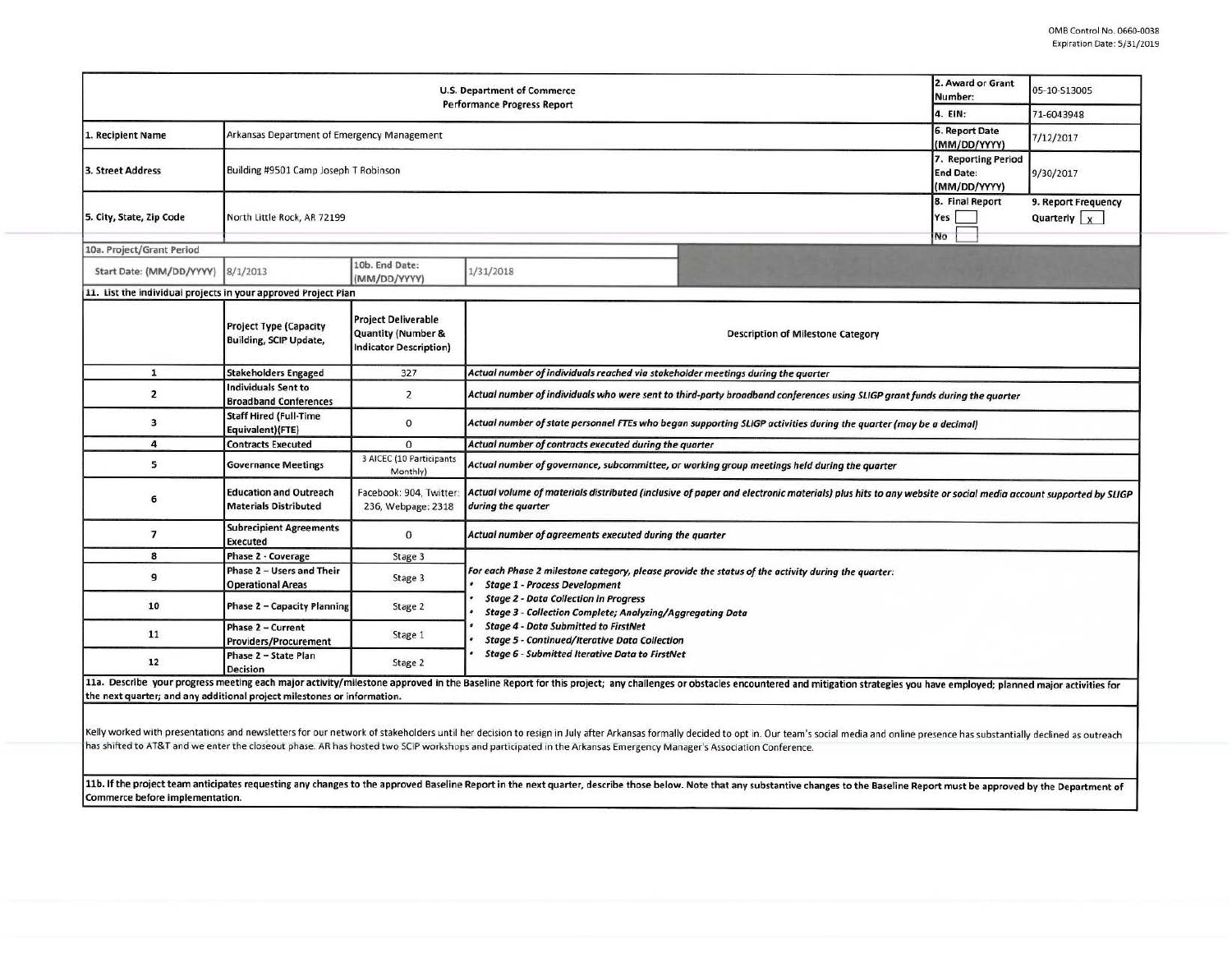1-18-17: Budget amendment has been submitted with signatures.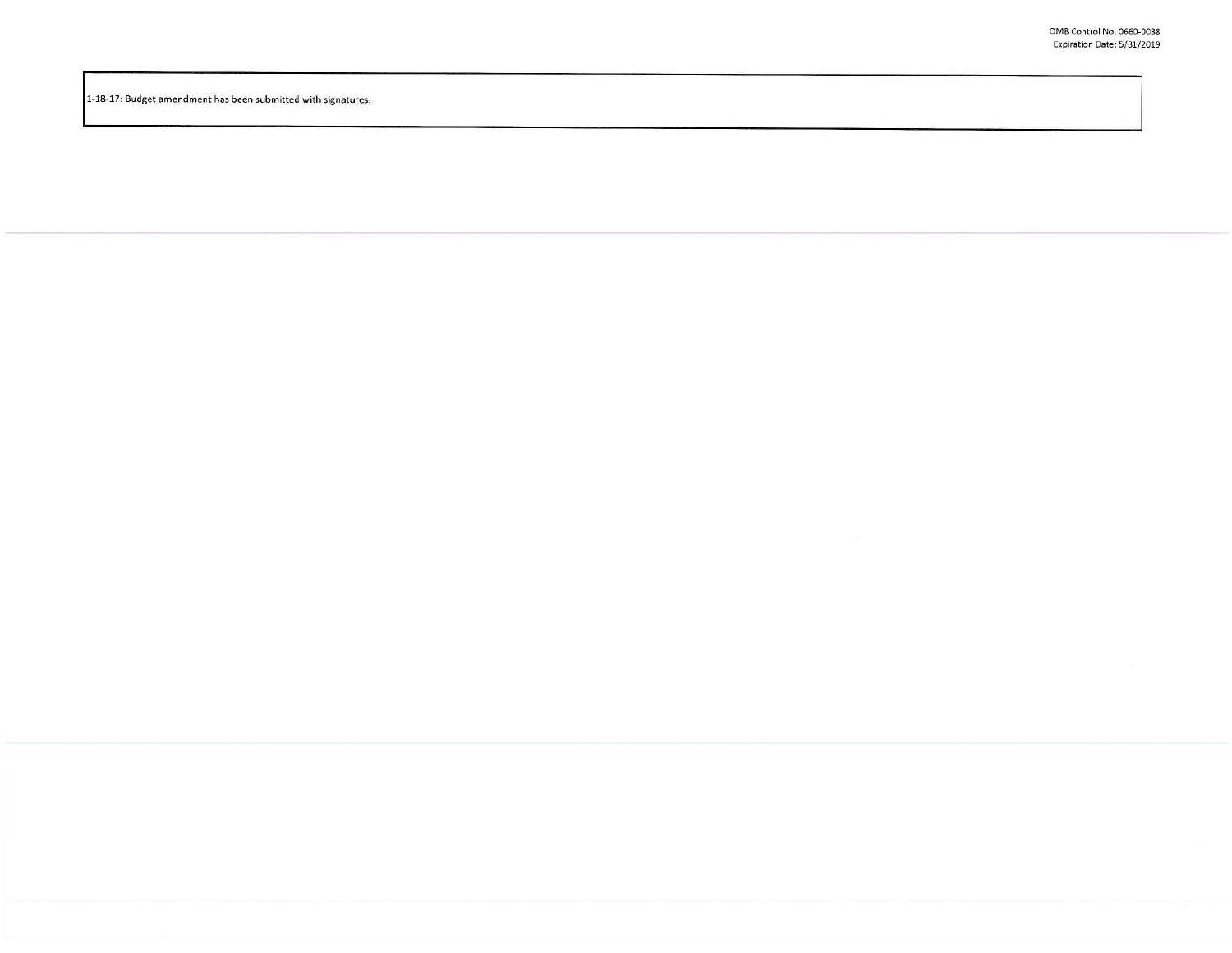11c. Provide any other information that would be useful to NTIA as it assesses this project's progress.

1.18.2017 - Nothing to report

11d. Describe any success stories or best practices you have identified. Please be as specific as possible.<br>We have had much success sending Public Safety Representatives from across the state to Communications meetings an beginning to see the benefits of a dedicated network. The APSBN Social Media presence continues to grow allowing an even larger outreach base. Education and outreach artivities attendence continues to increase **12. Personnel** 

12a. If the project is not fully staffed, describe how any lack of staffing may impact the project's time line and when the project will be fully staffed.

Some positions are not currently staffed. There will be no impacts to the project timeline.

| Job Title                                                                                                                             | FTE%                                   |  | 12b. Staffing Table - Please include all staff that have contributed time to the project. Please do not remove individuals from this table.<br>Project (s) Assigned<br>Change |                      |                                      |                   |                 |                                         |                                          |
|---------------------------------------------------------------------------------------------------------------------------------------|----------------------------------------|--|-------------------------------------------------------------------------------------------------------------------------------------------------------------------------------|----------------------|--------------------------------------|-------------------|-----------------|-----------------------------------------|------------------------------------------|
|                                                                                                                                       |                                        |  |                                                                                                                                                                               |                      |                                      |                   |                 |                                         |                                          |
| <b>SLIGP Program Manager</b>                                                                                                          | 80%                                    |  | Will provide coordination for grant reporting and financial payouts from the SAA and work with SWIC to monitor progress of overall project                                    |                      |                                      |                   |                 |                                         |                                          |
| IT Administrator                                                                                                                      | 10%                                    |  | Serves on the state broadband working group and provides technical assistance                                                                                                 |                      |                                      |                   |                 |                                         |                                          |
| Accounting Branch Manager                                                                                                             | 2%                                     |  | Will conduct task and provide tracking for disbursement of the entire grant funds                                                                                             |                      |                                      |                   |                 |                                         |                                          |
| Financial Analyst                                                                                                                     | 3%                                     |  | Will provide oversight for the disbursements and tracking of funds                                                                                                            |                      |                                      |                   |                 |                                         |                                          |
| SWIC                                                                                                                                  | 50%                                    |  | Will oversee all interoperability coordination and is responsible for ensuring SCIP initiatives are tracked and completed                                                     |                      |                                      |                   |                 |                                         |                                          |
| <b>AWIN Program Manager</b>                                                                                                           | 50%                                    |  | Has oversight of all public safety communications projects that the state undertakes and will provide oversight for this project                                              |                      |                                      |                   |                 |                                         |                                          |
| 13. Subcontracts (Vendors and/or Subrecipients)                                                                                       |                                        |  |                                                                                                                                                                               |                      |                                      |                   |                 |                                         |                                          |
| 13a. Subcontracts Table - Include all subcontractors. The totals from this table must equal the "Subcontracts Total" in Question 14f. |                                        |  |                                                                                                                                                                               |                      |                                      |                   |                 |                                         |                                          |
| Name                                                                                                                                  | <b>Subcontract Purpose</b>             |  | Type<br>(Vendor/Subrec.)                                                                                                                                                      | RFP/RFQ Issued (Y/N) | Contract<br><b>Executed</b><br>(Y/N) | <b>Start Date</b> | <b>End Date</b> | <b>Total Federal Funds</b><br>Allocated | <b>Total Matching Funds</b><br>Allocated |
| Buford, Goff, & Associates                                                                                                            | Development of Project Management Plan |  | Vendor                                                                                                                                                                        |                      |                                      | 10/1/2013         | 6/30/2019       | \$810,432.00                            | \$0.00                                   |
| 13b. Describe any challenges encountered with vendors and/or subrecipients.                                                           |                                        |  |                                                                                                                                                                               |                      |                                      |                   |                 |                                         |                                          |
|                                                                                                                                       |                                        |  |                                                                                                                                                                               |                      |                                      |                   |                 |                                         |                                          |
| No Issues                                                                                                                             |                                        |  |                                                                                                                                                                               |                      |                                      |                   |                 |                                         |                                          |